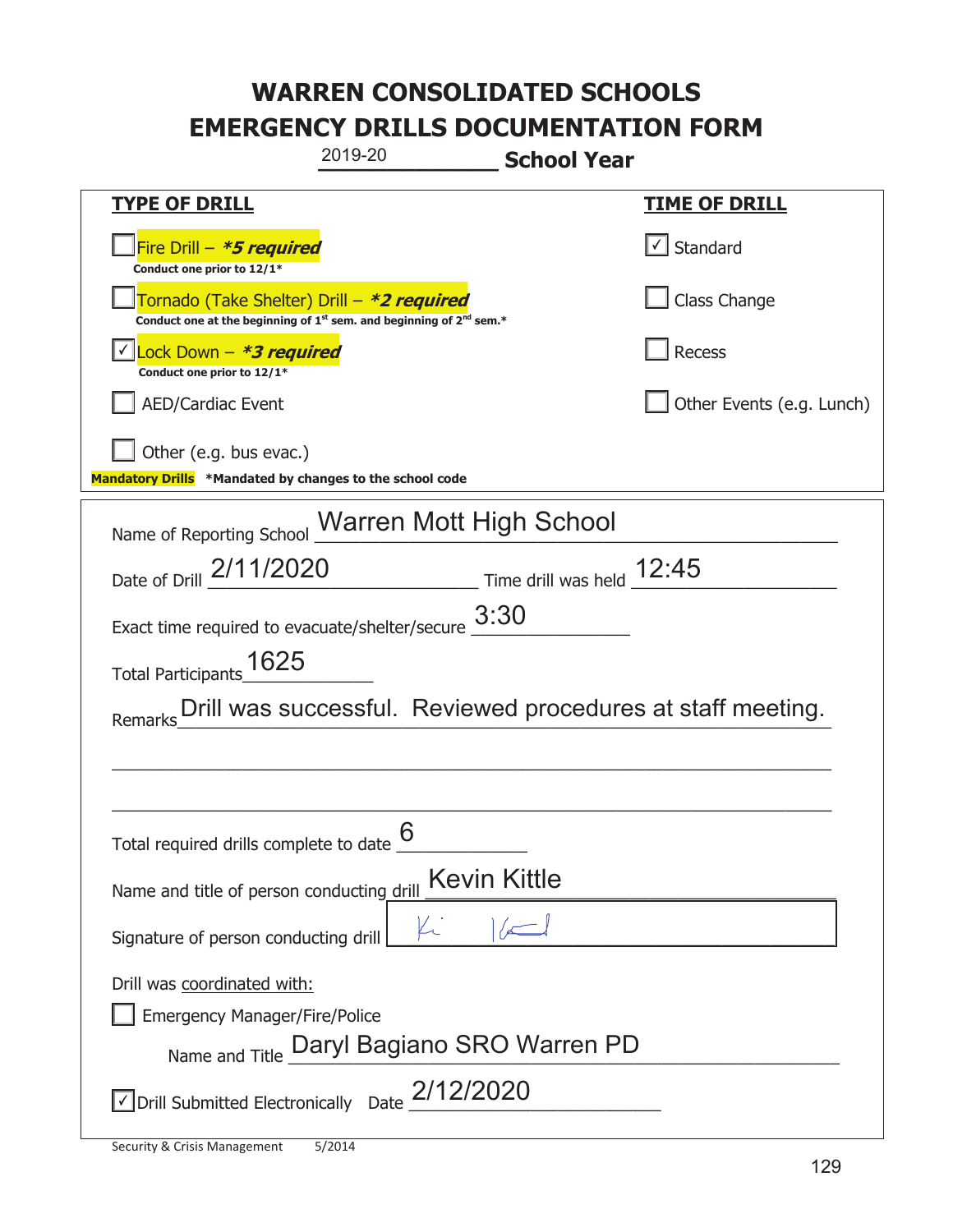| 2019-20                                                                                                                                   | <b>School Year</b>                               |                           |
|-------------------------------------------------------------------------------------------------------------------------------------------|--------------------------------------------------|---------------------------|
| <b>TYPE OF DRILL</b>                                                                                                                      |                                                  | <b>TIME OF DRILL</b>      |
| Fire Drill - *5 required<br>Conduct one prior to 12/1*                                                                                    |                                                  | √ Standard                |
| Tornado (Take Shelter) Drill - *2 required<br>Conduct one at the beginning of 1 <sup>st</sup> sem. and beginning of 2 <sup>nd</sup> sem.* |                                                  | Class Change              |
| Lock Down - *3 required<br>Conduct one prior to 12/1*                                                                                     |                                                  | Recess                    |
| AED/Cardiac Event                                                                                                                         |                                                  | Other Events (e.g. Lunch) |
| Other (e.g. bus evac.)<br>Mandatory Drills *Mandated by changes to the school code                                                        |                                                  |                           |
|                                                                                                                                           | Name of Reporting School Warren Mott High School |                           |
| Date of Drill 1/10/2020                                                                                                                   | $\frac{1}{2:00}$ PM                              |                           |
| Exact time required to evacuate/shelter/secure $2:13$                                                                                     |                                                  |                           |
| Total Participants_1600                                                                                                                   |                                                  |                           |
| Remarks                                                                                                                                   |                                                  |                           |
|                                                                                                                                           |                                                  |                           |
|                                                                                                                                           |                                                  |                           |
| Total required drills complete to date $\frac{0}{2}$                                                                                      | 5                                                |                           |
| Name and title of person conducting drill                                                                                                 | <b>Kevin Kittle</b>                              |                           |
| Signature of person conducting drill                                                                                                      |                                                  |                           |
| Drill was coordinated with:                                                                                                               |                                                  |                           |
| <b>Emergency Manager/Fire/Police</b>                                                                                                      |                                                  |                           |
| Name and Title Daryl Bagiano                                                                                                              |                                                  |                           |
| √ Drill Submitted Electronically Date                                                                                                     | 1/13/2020                                        |                           |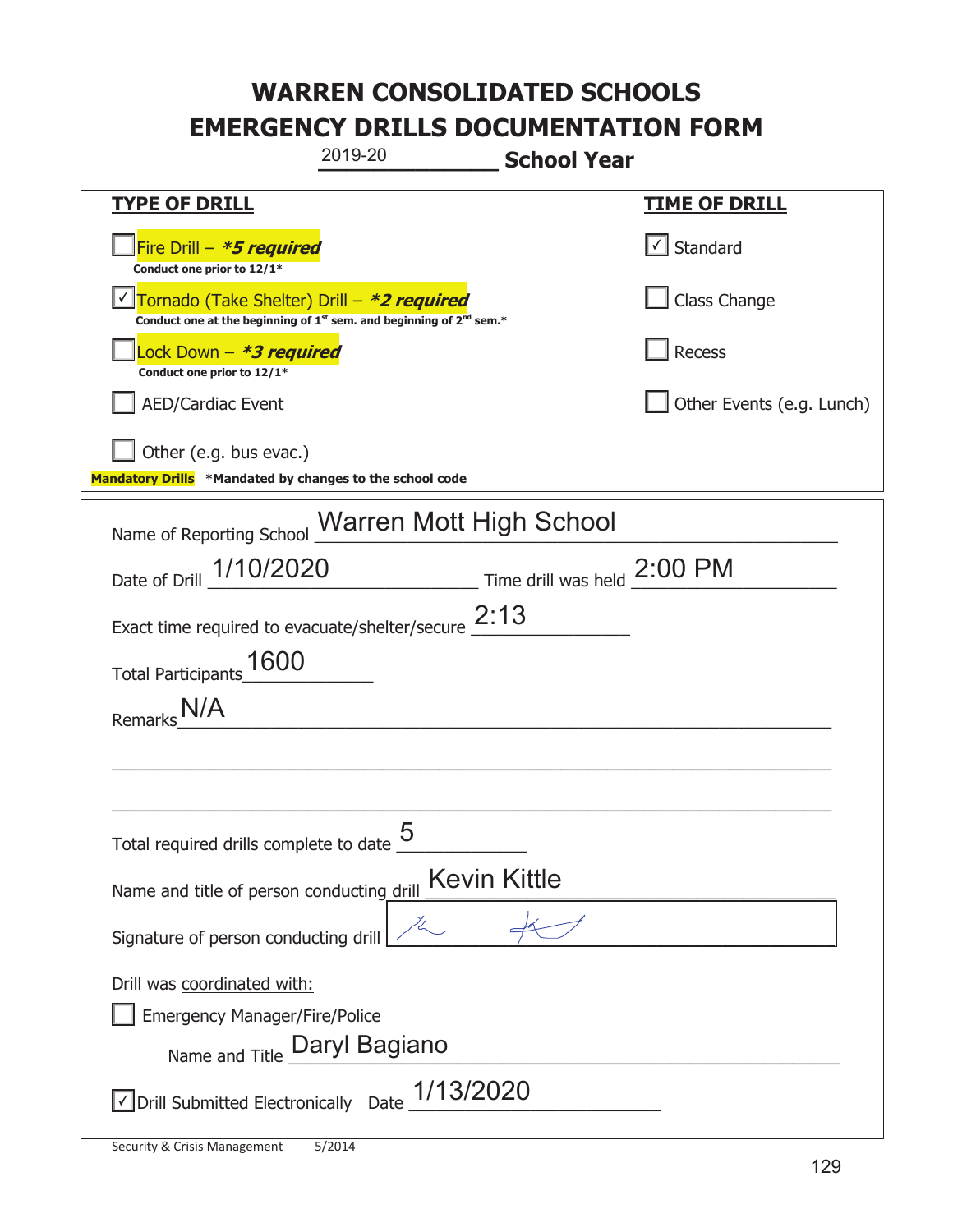| 2019-20<br><b>School Year</b>                                                                                               |                              |  |
|-----------------------------------------------------------------------------------------------------------------------------|------------------------------|--|
| <b>TYPE OF DRILL</b>                                                                                                        | <u>TIME OF DRILL</u>         |  |
| √Fire Drill – <i>*<b>5 required</b></i><br>Conduct one prior to 12/1*                                                       | √ Standard                   |  |
| Tornado (Take Shelter) Drill - *2 required<br>Conduct one at the beginning of $1^{st}$ sem. and beginning of $2^{nd}$ sem.* | Class Change                 |  |
| Lock Down – <b><i>*3 required</i></b><br>Conduct one prior to 12/1*                                                         | Recess                       |  |
| <b>AED/Cardiac Event</b>                                                                                                    | Other Events (e.g. Lunch)    |  |
| Other (e.g. bus evac.)<br>Mandatory Drills *Mandated by changes to the school code                                          |                              |  |
| Name of Reporting School Warren Mott High school                                                                            |                              |  |
| Date of Drill 12/4/2019                                                                                                     | Time drill was held 12:15 PM |  |
| Exact time required to evacuate/shelter/secure $2:20$                                                                       |                              |  |
| Total Participants_1525                                                                                                     |                              |  |
| This drill was a makeup from a snow day on 11/13/19<br>Remarks                                                              |                              |  |
|                                                                                                                             |                              |  |
|                                                                                                                             |                              |  |
| Total required drills complete to date                                                                                      |                              |  |
| Kevin Kittle<br>Name and title of person conducting drill                                                                   |                              |  |
| $K$ 1<br>Signature of person conducting drill                                                                               |                              |  |
| Drill was coordinated with:                                                                                                 |                              |  |
| <b>Emergency Manager/Fire/Police</b>                                                                                        |                              |  |
| Name and Title Daryl Bagiano SRO                                                                                            |                              |  |
| $\sqrt{\phantom{a}}$ Drill Submitted Electronically Date $\frac{12}{4}/2019$                                                |                              |  |

T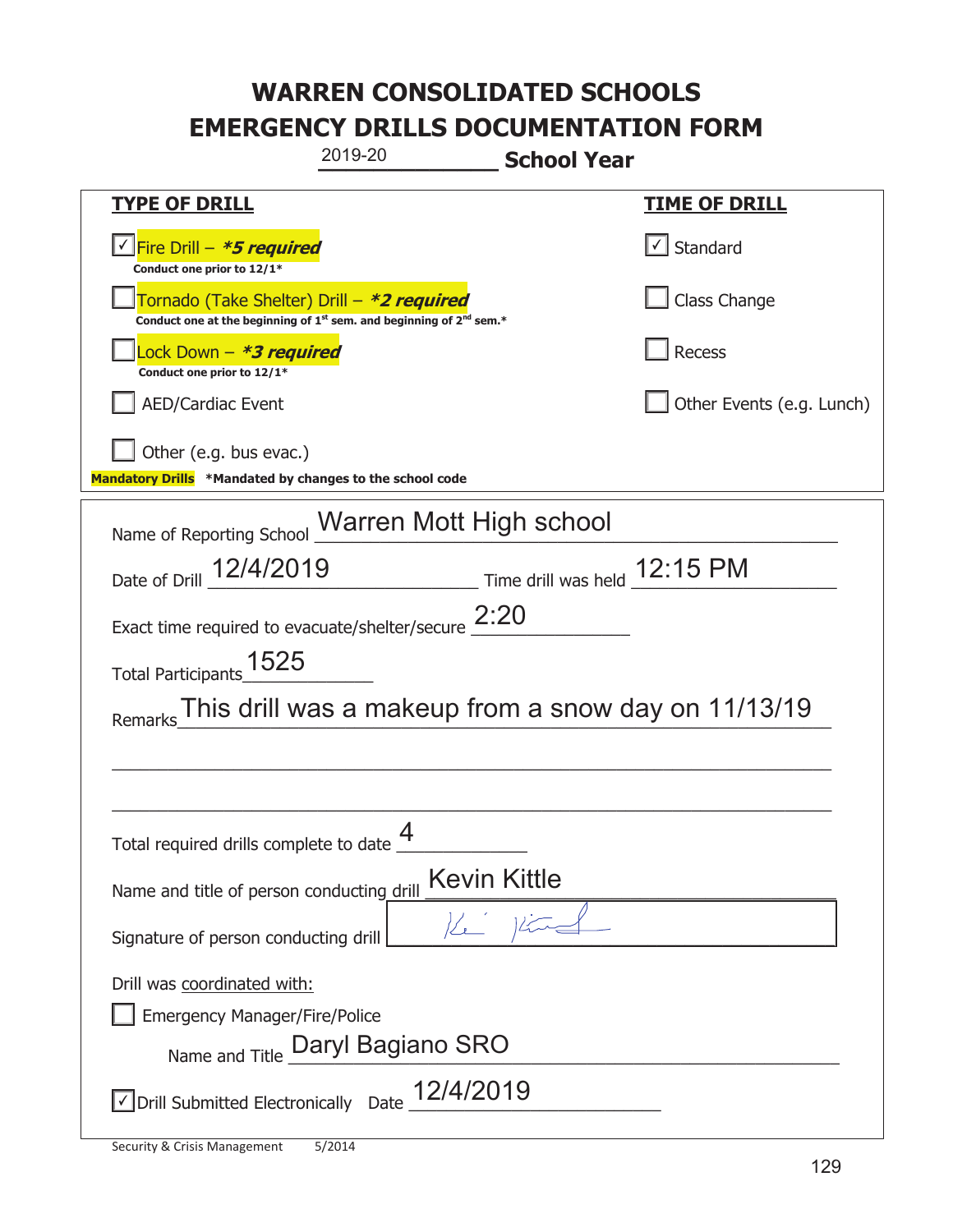|                                                                                    | 2019-2020                                                                                   | <b>School Year</b> |                                   |
|------------------------------------------------------------------------------------|---------------------------------------------------------------------------------------------|--------------------|-----------------------------------|
| <u>TYPE OF DRILL</u>                                                               |                                                                                             |                    | <b>TIME OF DRILL</b>              |
| Fire Drill - *5 required<br>Conduct one prior to 12/1*                             |                                                                                             |                    | $\lfloor \angle \rfloor$ Standard |
| Tornado (Take Shelter) Drill – *2 required                                         | Conduct one at the beginning of 1 <sup>st</sup> sem. and beginning of 2 <sup>nd</sup> sem.* |                    | Class Change                      |
| Lock Down - *3 required<br>Conduct one prior to 12/1*                              |                                                                                             |                    | Recess                            |
| <b>AED/Cardiac Event</b>                                                           |                                                                                             |                    | Other Events (e.g. Lunch)         |
| Other (e.g. bus evac.)<br>Mandatory Drills *Mandated by changes to the school code |                                                                                             |                    |                                   |
| Name of Reporting School Warren Mott High School                                   |                                                                                             |                    |                                   |
| Date of Drill 10/10/2019 Time drill was held 1:30 PM                               |                                                                                             |                    |                                   |
| Exact time required to evacuate/shelter/secure $2:28$                              |                                                                                             |                    |                                   |
| 1655<br><b>Total Participants</b>                                                  |                                                                                             |                    |                                   |
| Remarks                                                                            |                                                                                             |                    |                                   |
|                                                                                    |                                                                                             |                    |                                   |
| Total required drills complete to date $\frac{3}{2}$                               |                                                                                             |                    |                                   |
| Name and title of person conducting drill                                          | Kevin Kittle                                                                                |                    |                                   |
| Signature of person conducting drill                                               | $\angle$                                                                                    | $\sqrt{2}$         |                                   |
| Drill was coordinated with:                                                        |                                                                                             |                    |                                   |
| <b>Emergency Manager/Fire/Police</b>                                               | <b>Jeff Graus</b>                                                                           |                    |                                   |
| Name and Title                                                                     |                                                                                             |                    |                                   |
| $\vee$ Drill Submitted Electronically Date $\underline{\hspace{0.1cm}10/10/2019}$  |                                                                                             |                    |                                   |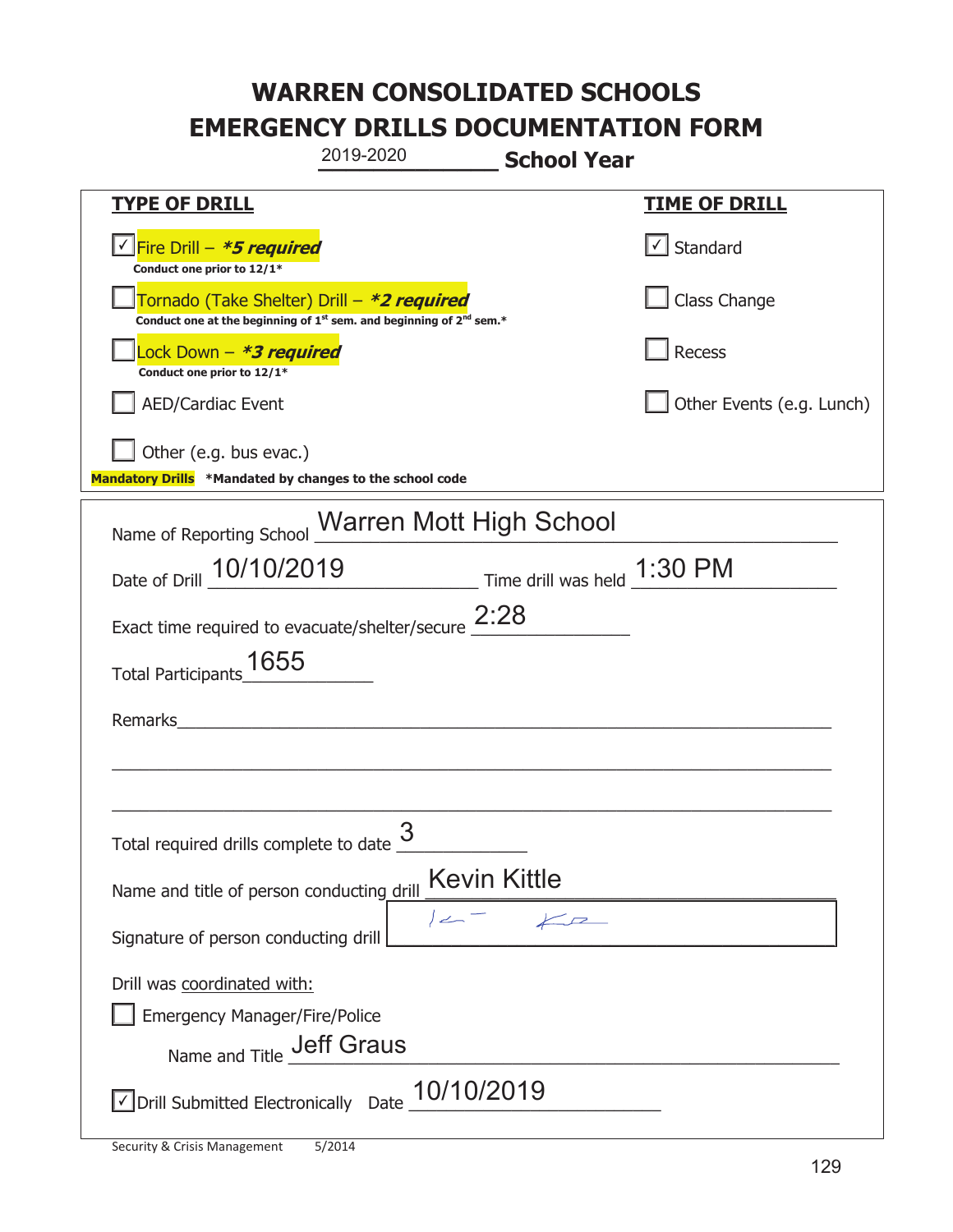|                                                                                                         | 2019-2020                                                                                   | <b>School Year</b>  |                           |
|---------------------------------------------------------------------------------------------------------|---------------------------------------------------------------------------------------------|---------------------|---------------------------|
| <b>TYPE OF DRILL</b>                                                                                    |                                                                                             |                     | <b>TIME OF DRILL</b>      |
| Fire Drill - *5 required<br>Conduct one prior to 12/1*                                                  |                                                                                             |                     | Standard                  |
| Tornado (Take Shelter) Drill – *2 required                                                              | Conduct one at the beginning of 1 <sup>st</sup> sem. and beginning of 2 <sup>nd</sup> sem.* |                     | Class Change              |
| Lock Down - *3 required<br>Conduct one prior to 12/1*                                                   |                                                                                             |                     | Recess                    |
| <b>AED/Cardiac Event</b>                                                                                |                                                                                             |                     | Other Events (e.g. Lunch) |
| Other (e.g. bus evac.)<br>Mandatory Drills *Mandated by changes to the school code                      |                                                                                             |                     |                           |
| Name of Reporting School Marren Mott H.S.                                                               |                                                                                             |                     |                           |
| Date of Drill 10/8/2019                                                                                 | Time drill was held 1:45 PM                                                                 |                     |                           |
| Exact time required to evacuate/shelter/secure $\underline{5:}00$                                       |                                                                                             |                     |                           |
| 1655<br><b>Total Participants</b>                                                                       |                                                                                             |                     |                           |
| Remarks                                                                                                 |                                                                                             |                     |                           |
|                                                                                                         |                                                                                             |                     |                           |
|                                                                                                         |                                                                                             |                     |                           |
| Total required drills complete to date $\leq$                                                           |                                                                                             |                     |                           |
| Name and title of person conducting drill                                                               |                                                                                             | <b>Kevin Kittle</b> |                           |
| Signature of person conducting drill                                                                    |                                                                                             |                     |                           |
| Drill was coordinated with:<br><b>Emergency Manager/Fire/Police</b><br>Name and Title <b>Jeff Graus</b> |                                                                                             |                     |                           |
|                                                                                                         |                                                                                             |                     |                           |